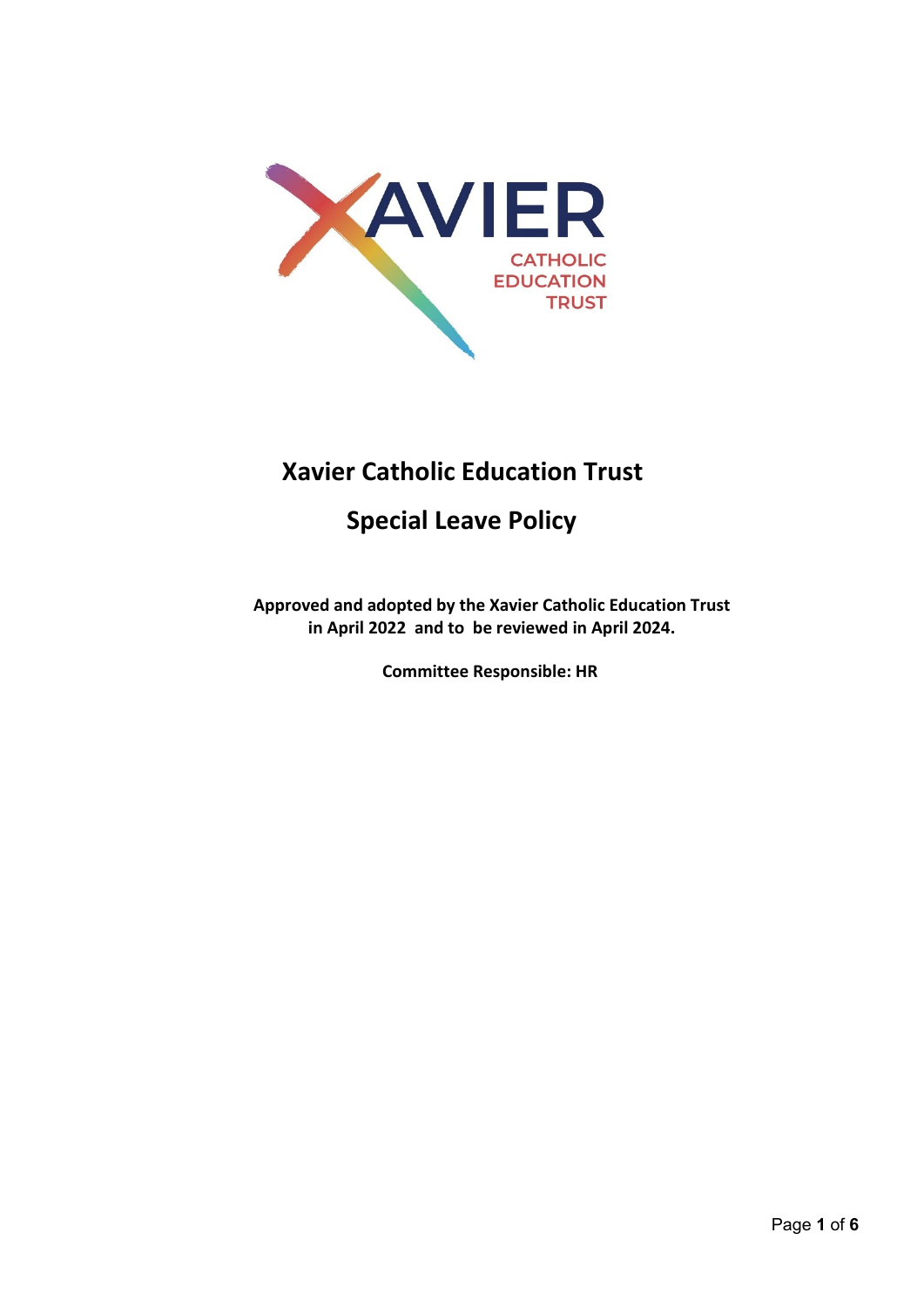### **1. Statement of Intent**

The Xavier Catholic Education Trust recognises the importance of consistency, openness and equality in responding to requests from staff for special leave of absence for family and personal reasons or in order to fulfil professional duties other than those immediately related to employment.

This policy recognises:

- employees' statutory entitlement to take time off ( paid or unpaid) in certain circumstances;
- national and local agreements recognised by the school;
- best practice, which seeks to maintain good working relationships between staff and management;
- the need to balance requests against the operational needs of the school.

It is intended that this policy will provide a clear and workable framework to enable requests for leave of absence to be reasonably and fairly handled whilst recognising that the operational needs of the school are a priority and there may be times when a request for leave will be refused.

There may be occasions when circumstances arise which are not specifically identified in this policy. The decision regarding granting leave of absence in such cases falls to the discretion of the Headteacher or Chair of Governors, as appropriate.

### **2. Time Off For Dependants**

The Employment Rights Act 1996 provides all employees with the right to take reasonable unpaid time off to deal with certain unexpected or sudden emergencies relating to dependants.

What constitutes a reasonable amount of time off is not specified by the legislation and will depend upon individual circumstances, such as:

- the nature of the incident;
- the closeness and level of dependency in the relationship and
- the availability of anyone else to help with the situation.

Whilst there is no legal restriction on the number of occasions upon which an employee can exercise this right, the amount of time off taken is nevertheless subject to a consideration of what is reasonable in each circumstance. In most cases, a few hours or a day will suffice to deal with the immediate emergency.

For the purposes of this right, a dependant is an employee's spouse, civil partner, child or parent or another person who lives in the same house as the employee (other than as a tenant, boarder, lodger or employee). In addition, it includes anyone who reasonably relies on the employee for assistance or to make arrangements for care when that person falls ill or is injured or assaulted, and anyone who relies on the employee to arrange the provision of care.

Members of staff seeking to exercise their right to time off are requested to notify their line manager of their absence and its likely duration as soon as possible. Wherever possible, notification should be given before the absence is taken.

Circumstances when an employee may take time off are:

- If a dependant falls ill, or has been injured or assaulted;
- When a dependant is having a baby;
- To make longer term care arrangements for a dependant who is ill or injured (see also Section 4, 'Care of Sick Children');
- To deal with the death of a dependant;
- To deal with an unexpected disruption or breakdown of care arrangements for a dependant;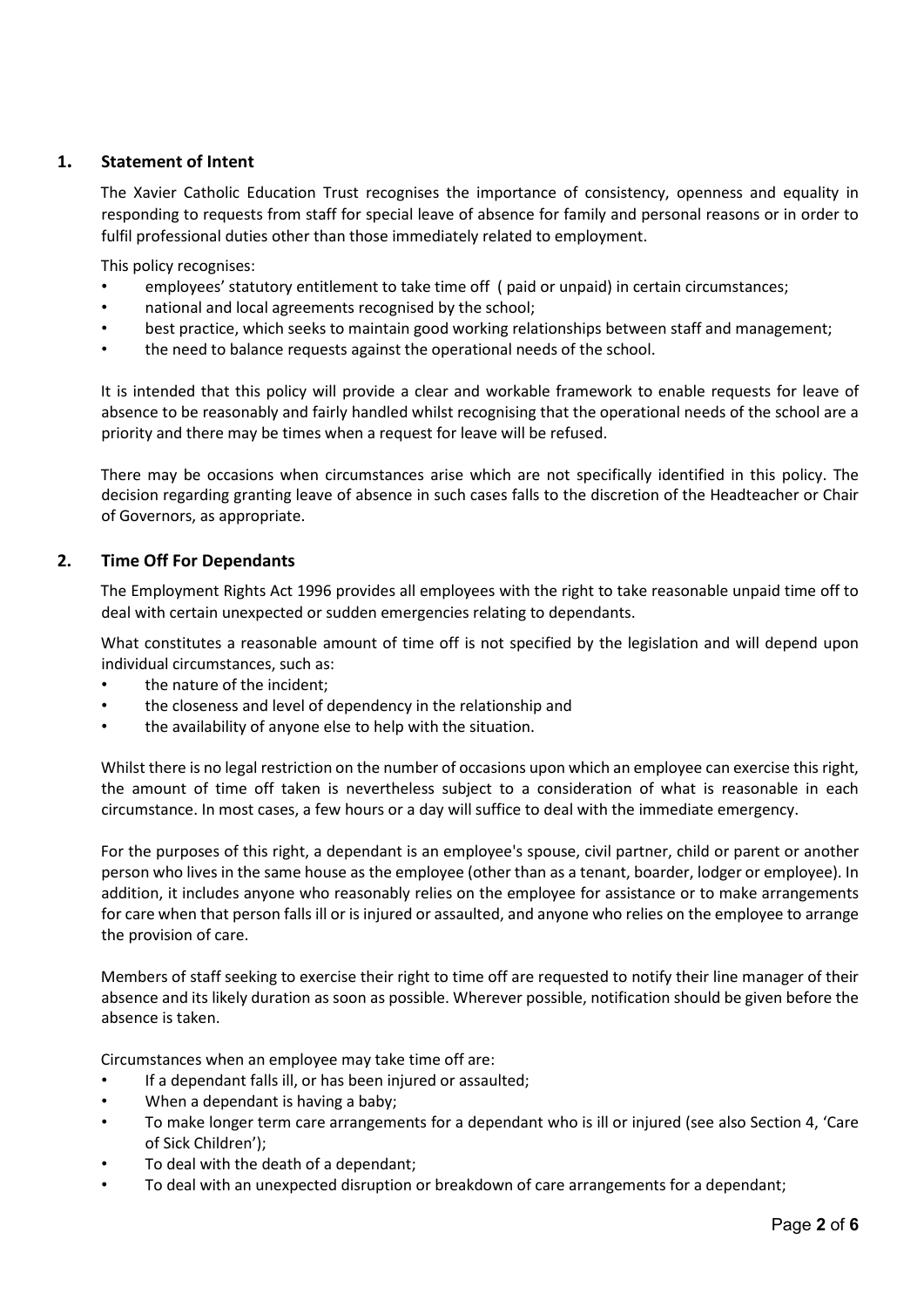• To deal with an incident involving the employee's child during school hours (see also Section 4, 'Care of Sick Children').

### **Parental Bereavement (Pay and Leave) Act**

From April 2020, primary carers (including adopters, foster parents, guardians and close relatives or family friends who have taken responsibility for the child's care in the absence of parents) are entitled to time off work following the death of a child (under 18 or a still birth after 24 weeks of pregnancy). The Governing Body recognises that this is a particularly difficult time and therefore offers 2 weeks fully paid leave of absence for employees in this situation. Leave can either be taken in one block or in two separate blocks of one week. It can be taken within a 56 week window from the child's death, to allow time for moments such as anniversaries, and notice requirements will be flexible so leave can be taken without prior notice. Regardless of any entitlement to statutory parental bereavement pay, employees eligible for parental bereavement leave will be provided with their normal pay during the period of statutory bereavement leave as a supportive measure. Statutory parental bereavement pay will remain an underlying entitlement, where eligible. Headteachers' can use their discretion to give a further 2 weeks leave (at full pay) if necessary. Any additional time off after this will need to be approved by the Xavier Trust CEO.

### **3. Unpaid Parental Leave**

Entitlement to unpaid parental leave is separate from, and should therefore not be confused with, maternity leave, paternity leave, adoption leave or shared parental leave (please see Xavier website for these policies).

To be eligible to take parental leave, an employee:

- Must have a minimum of one year's continuous service by the date that the parental leave is to be taken;
- Must have (or expect to have) parental responsibility for the child in question.

It is used in exceptional cases in schools and employees have to give 21 days' notice of their intention to take the leave which can only be for the purpose of caring for the child. It must be taken in blocks of 1 week with a maximum of 4 weeks per child per year, a total of 18 weeks per child before their 18<sup>th</sup> birthday.

### **4. Compassionate Leave**

There is no specific statutory right to claim time off work, whether paid or unpaid, on compassionate grounds (except in those circumstances covered by 'Time Off for Dependants', Section 2). The Headteacher, or Chair of Governors in the case of the Headteacher's own circumstances, may, at their discretion, grant special leave of absence (with or without pay) depending on the circumstances of the case.

In considering requests, the Headteacher will take account of the reason for the request, the likely duration of absence, the employee's length of service, the impact of refusing a request and what cover arrangements can be made for the absence. The following will be used as a guideline, but is not intended to represent a minimum or maximum contractual entitlement:

| Sudden, serious illness of near relative (parents, siblings, grandparents)   Up to 5 days' paid leave<br>spouse or partner |  |
|----------------------------------------------------------------------------------------------------------------------------|--|
| Death of a near relative (parents, siblings or grandparents), spouse or Up to 3 days' paid leave<br>partner                |  |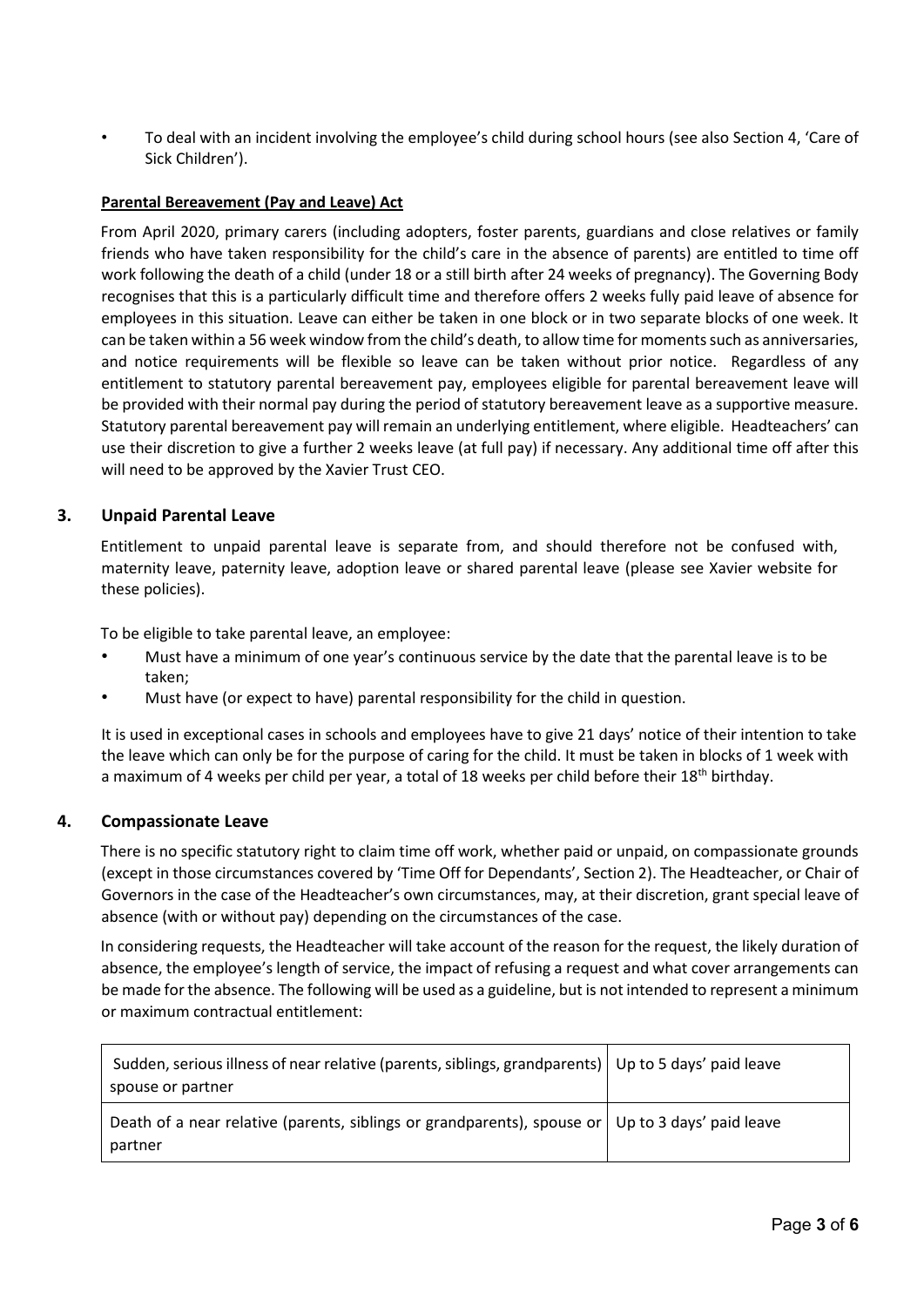| Funeral of a near relative (parents, siblings or grandparents), spouse or 1 day of paid leave<br>partner |                         |
|----------------------------------------------------------------------------------------------------------|-------------------------|
| Funeral of other relatives, friends or colleagues                                                        | 1 1 day of unpaid leave |

## **5. Care of Sick Children**

The Xavier Catholic Education Trust recognises that it can be difficult for working parents and guardians to respond to the need to care for their own children when they become unwell during working hours. Members of staff have a statutory right to unpaid time off to make arrangements for the care of a dependant. It is important, however, to understand that this entitlement is only to take time off to make arrangements for the care of a child, not to provide that care personally. It should not, therefore, normally be necessary to take more than a part or whole day off work on each occasion. There is no contractual or statutory entitlement to take time off to provide direct care for a sick child and it is therefore important that working parents give advance consideration to what arrangements they can put in place to care for sick children at short notice. In exceptional circumstances, where other care arrangements cannot be made, the Headteacher may agree that a member of staff can take unpaid leave to care for a sick child.

### **6. Leave to Attend Significant Events**

The Xavier Catholic Education Trust recognises that, from time to time, staff may have the opportunity to attend a significant social event during term time. Examples might include:

- Graduation ceremony for a son or daughter
- Wedding of a close family member

Support staff who are employed full year have an annual leave entitlement and may therefore request paid annual leave for such events. Teachers and term time only staff are not able to take annual leave during term time. In such cases, the following policy will apply: the Headteacher will determine depending on the circumstances the maximum number of days allowed for each occasion, although the expectation is that it will be one day paid leave for a graduation and one day unpaid leave for a wedding.

All staff must seek the express permission of the Headteacher for leave in advance of the event. The operational needs of the school will be considered before granting leave and there may be times when the Headteacher will need to refuse a request for leave.

### **7. Religious Festivals**

Members of staff who wish to attend significant religious festivals which fall during school term time may request to take unpaid leave to attend the festival. Requests for such unpaid leave must be made to the Headteacher as early as possible in advance of the event. The operational needs of the school will be considered before granting leave and there may be times when the Headteacher will need to refuse a request.

#### **8. Job Interviews**

All members of staff may take a reasonable amount of paid leave to attend selection interviews for jobs. Requests to take leave to attend an interview must be made to the Headteacher in advance of the event. In considering whether the request can be granted, the Headteacher will take into account:

- The operational needs of the school;
- The amount of time off requested;
- The number of paid days (or part days) of leave already granted for interviews in the previous 12 months.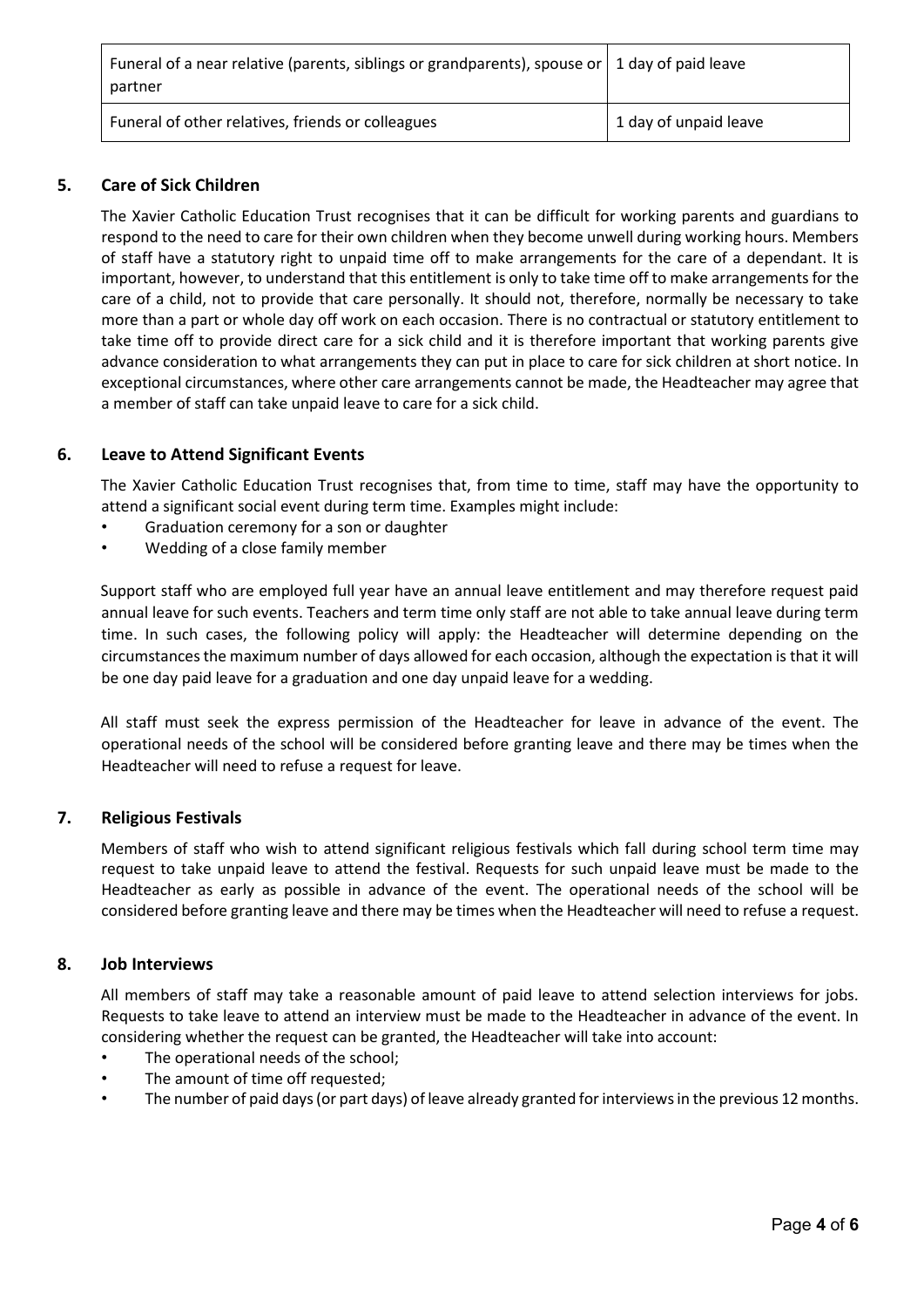### **9. Other Leave**

### **9.1 Examination Duties**

Teaching staff undertaking professional duties in connection with external examinations may take paid leave under the arrangements contained within Appendix 2 of the Conditions of Service for School Teachers in England and Wales ('Burgundy Book').

### **9.2 Jury Service**

Employees may request leave to undertake jury service and should inform the school as soon as possible after receiving the summons. The school will make up the difference between the loss of earnings allowance which may be claimed from the court and the employee's normal pay. The employee is responsible for claiming the allowance and an equivalent amount will be deducted from the employee's salary.

### **9.3 Moving House**

Members of staff are encouraged, wherever possible, to move house during one of the school closure periods which occur throughout the year. Where this proves impossible, the Headteacher has the discretion to grant members of staff one day of paid leave in order to move house. In considering such requests, the Headteacher may ask for supporting evidence to demonstrate why the move must take place during term time.

## **9.4 Medical and Dental Appointments**

Employees are encouraged to make medical and dental appointments outside normal working hours and, with routine appointments, this should usually be possible. Where it is not possible to make an appointment out of hours, or where the appointment is urgent, paid time off to attend appointments will be granted at the discretion of the line manager or Headteacher, from whom permission must be sought in advance. Evidence of appointments may be requested.

The same provisions will apply where an employee is seeking time off work to accompany a dependant to a medical or dental appointment, although it is expected that in such circumstances time off will usually be unpaid or must be made up at another time.

Where an ongoing series of medical appointments has been requested, the Headteacher will have discretion to determine whether they will be paid or unpaid.

## **9.5 Antenatal Appointments/ Adoption Appointments**

All pregnant employees have the right to take paid time off to attend antenatal appointments. Except in respect of the initial appointment, evidence of appointments must be provided if requested by the Headteacher or employee's line manager.

Prospective fathers / partners of pregnant women may take unpaid time off to accompany her to up to two antenatal appointments, subject to a maximum limit of 6.5 hours per appointment. Such employees may be required to complete a form declaring their eligibility.

Similar rights are available to the main (or sole) adopter and his/her co-adopter (if applicable) in respect of adoption appointments prior to the placement. Eligible employees will be provided with further information about their entitlements.

## **9.6 Trade Union / Professional Association Duties and Activities**

Staff undertaking duties or attending activities in relation to their membership or role within a recognised trade union will be granted time off in accordance with any locally agreed facilities agreement in place at the